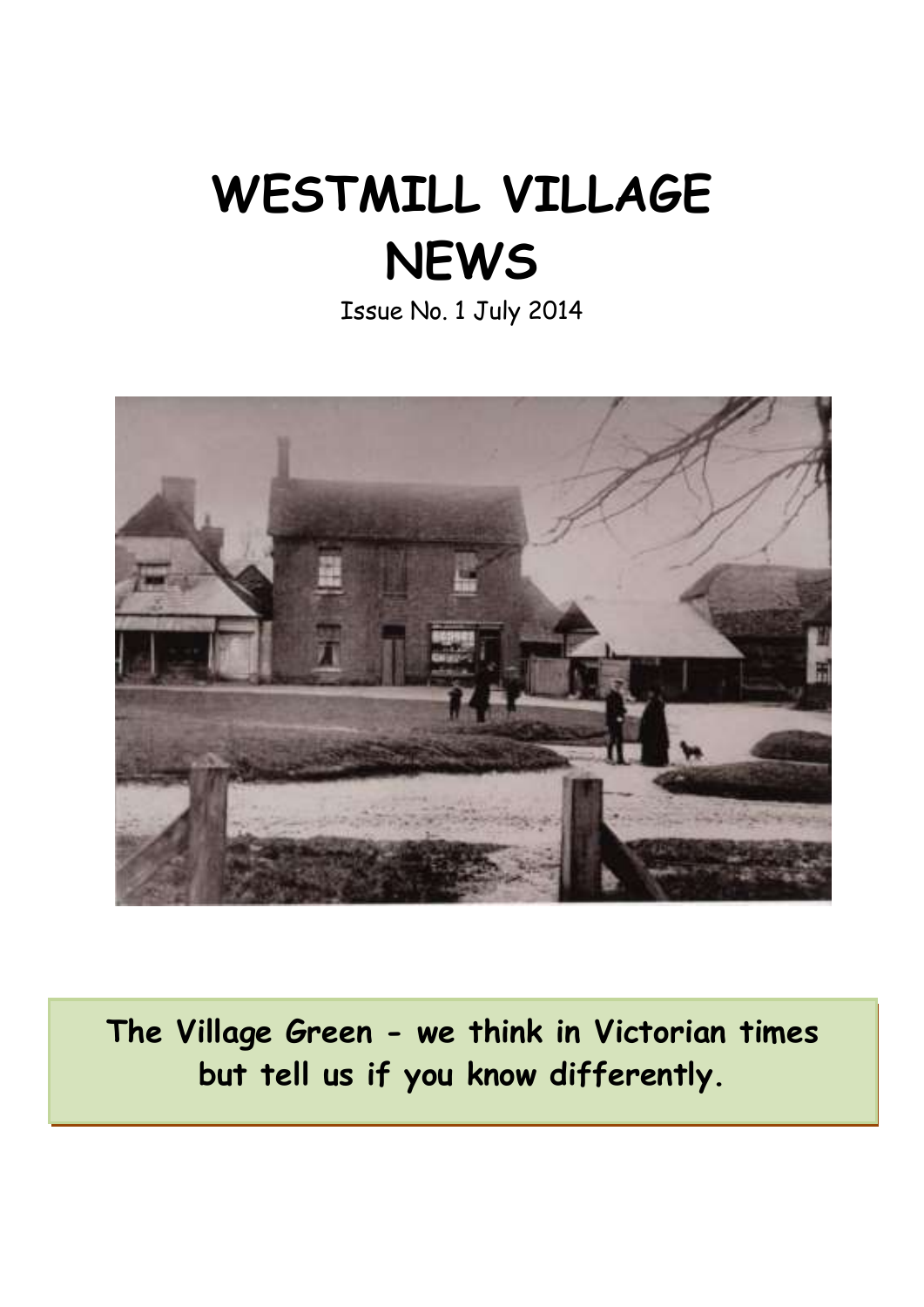## **Welcome to Westmill Village News where, with your help, we'll try to keep everyone up-to-date with what's going on.**

#### **Friends of Westmill Church**

After several years of high impact fund raising FoWC is now ticking over quietly, ensuring it's still there ready to leap into action if needed for any necessary structural works that might arise.

**Hertfordshire Constabulary Choir** gave a concert in St Mary's at the beginning of June raising just over £460 which, together with around £120 per month from the Village Lottery, is held by FoWC specifically for this purpose. July Winners: Peter Brooke £50, Julie-Anne Pegram £30, Lisa Hills £20, Jenny James, Betsy Burrell and Colin Bull £10 each.



**Congratulations to Wendy Leaney**, wife of FoWC Secretary Nigel, who won the Great Church Bake off run by the Churches Conservation Trust. CCT Chairman and one of the judges, Lloyd Grossman, said "Wendy's cake was such a brilliant entry and the attention to detail was remarkable". **Fantastic!**

#### **Parochial Church Council**

Notwithstanding the above, St Mary's has to find money for the day to day running costs of keeping the doors open to one and all; insurance cover, heating and lighting, servicing and maintenance of the organ and Churchyard for starters. To this end the PCC held the annual Daffodil Morning at Coles Park in April and is organising an afternoon tea party on Sunday 21st September in the gardens of 'Sissons'. Kindly hosted by Malcolm and Ana, in memory of his mother Betty Mildren, this promises to be a repeat of previous happy occasions; this time with the added entertainment of Freman College's "Big Band" playing

traditional favourites. Everyone is very welcome and all the profits will go towards the PCC's sterling efforts to keep St Mary's at the heart of the Village.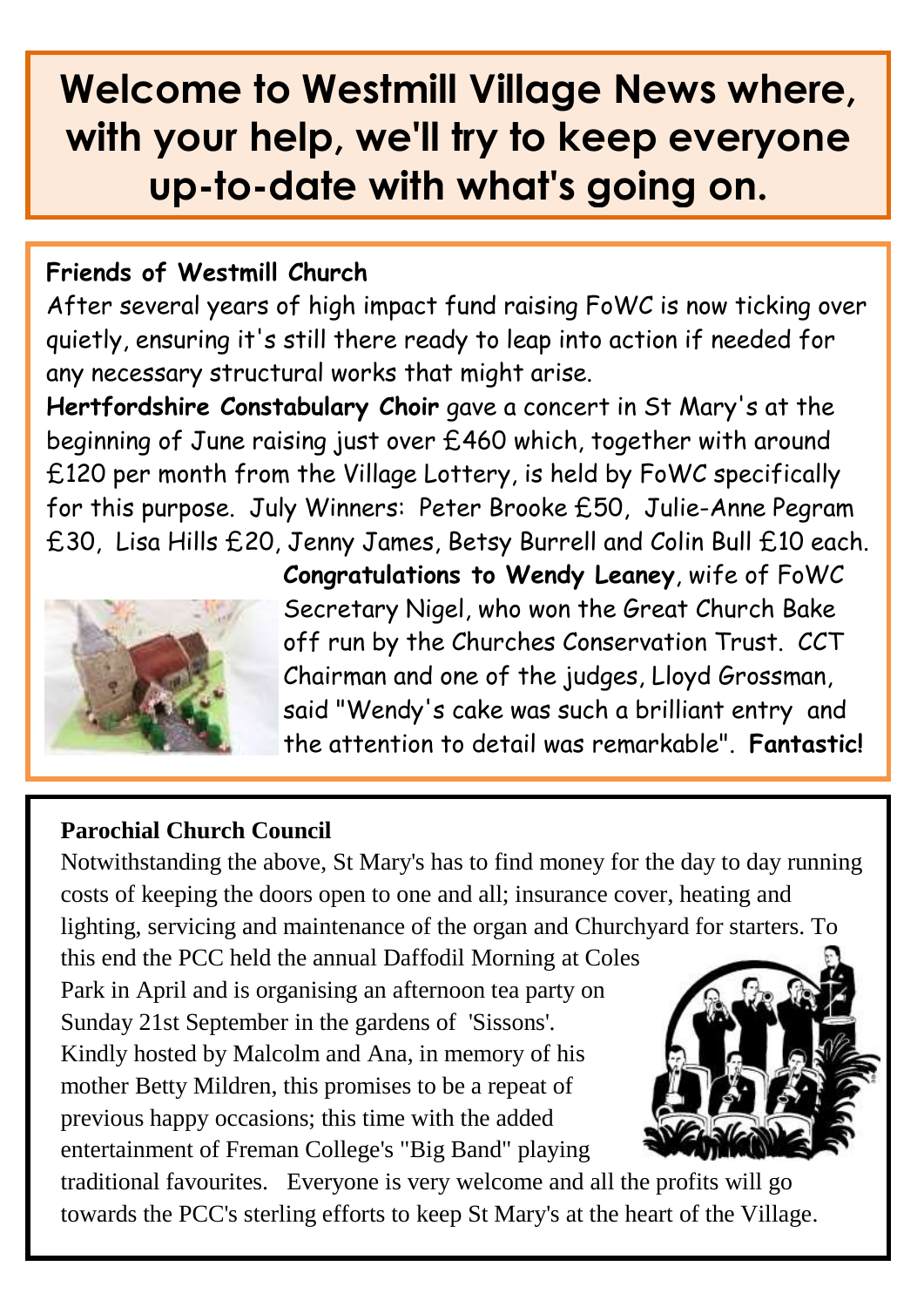# **Bell ringers wanted**

For many hundreds of year's bell ringing has been an old English tradition particularly in country Parishes. Now with Television and Computers taking over our leisure time the number of new ringers to carry on the tradition is getting to disturbingly low proportions.

Here in Westmill and Aspenden we are still able to muster a team of ringers for most Church Services and special occasions, but we are very anxious to add to our team and would welcome anybody who is willing to learn this centuries old tradition.



Bell ringing is a team effort, you do not have to be a music scholar to be able to ring. It is a good form of exercise. If you are interested in finding out more about bell ringing, please let me know and you will be invited to one of our practice sessions when you will be able to see what we do and also "have a go" to see if you would like to proceed further.

Michael Thody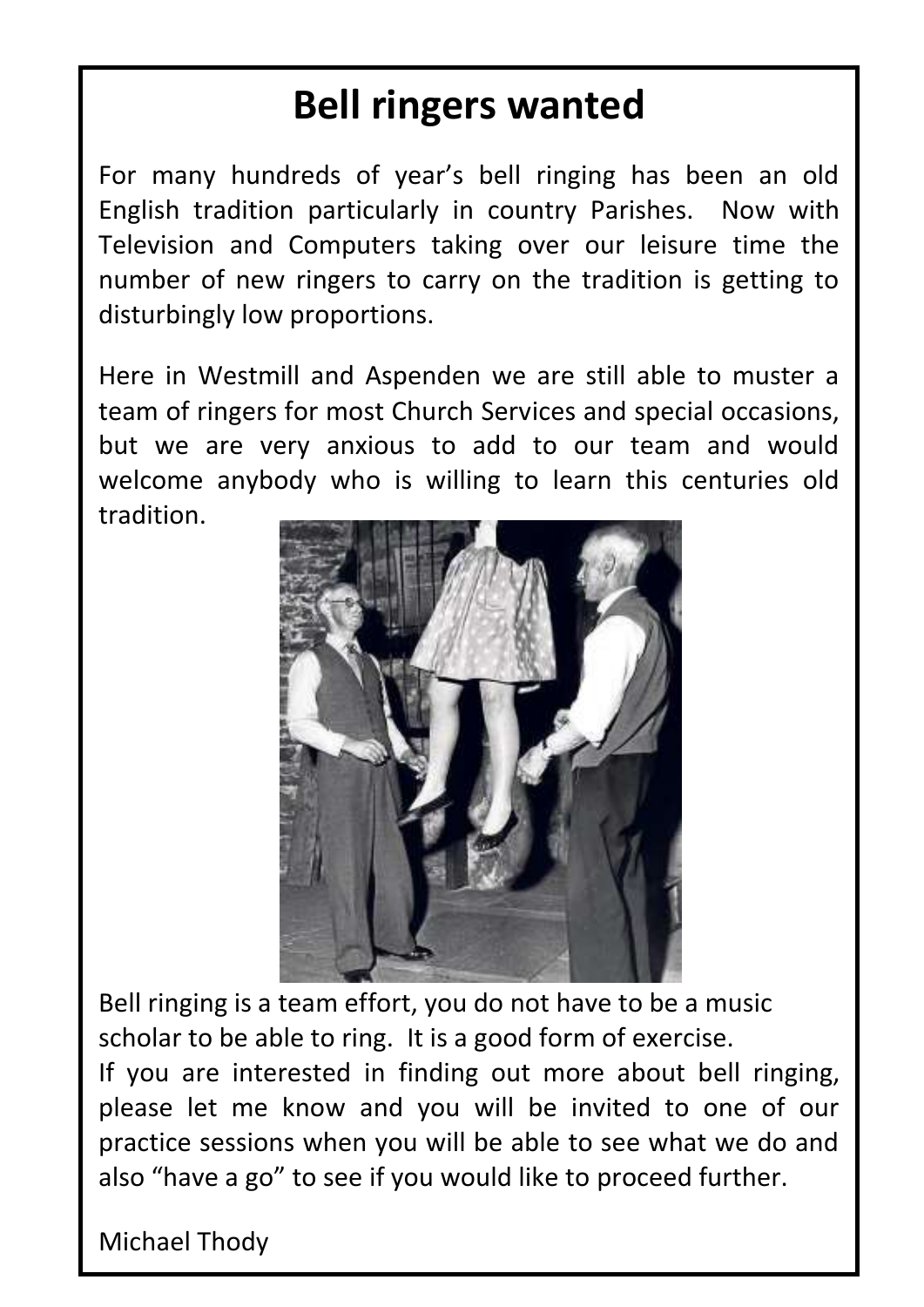### NATURE NUTS!

**1. Found in the vegetation at the south end of the Football Pitch last Autumn. Very large snails, three in all. Beautiful, completely creamy yellow shell, 4-4.50 cm. width. Couldn't identify on internet. Any ideas anyone?**

**2. How common are Bullfinches? Perhaps I had never noticed before. A** 



**pair nested in the garden, obviously having found a reliable food source. Probably our fruit trees! Thrilled to see such beautiful plumage.**

**Never been lucky enough to observe at close quarters before.** 

**3. The heron raided our gold fish stock long ago. So we thought, OK! wildlife pond then. Bumper crop of frogs, newts damsel and dragonflies. The heron returns and breakfasts on the frogs. Blackbirds stalk the newts. Didn't know they included amphibians in their diet. Very fat Aylesbury duck escapes the run finds the garden pond and has a whale of a time. She's so fat she can't dive, but proceeds to gobble something on the pond surface. Bless! she's having such a** 

**lovely time. Oh no, just remembered, whilst clearing surface weed a couple of days previously, lots of dragonfly nymphs were just about to emerge from the pond at the climax of their life cycle. The lot more or less gone in a flash of a yellow bill. I'm bereft.**



**I think Miss Duck is now fat enough for the pot!**

**4. I've not been lucky enough to see a wild orchid before, and having a dangerous habit of gazing at the herbage on the side of roads and on roundabouts, whilst driving a couple of weeks ago I was excited to see a single bloom standing like a sentinel on the north side of the roundabout at the junction of the A10/A120. Rushed home to try and identify it. Looks like a fragrant orchid. Size, shape, colour (magenta), etc. Conditions, chalky, dry grass. Went around the roundabout twice to get another look. Hope they don't mow it before it seeds!**

#### **Di Bowtell**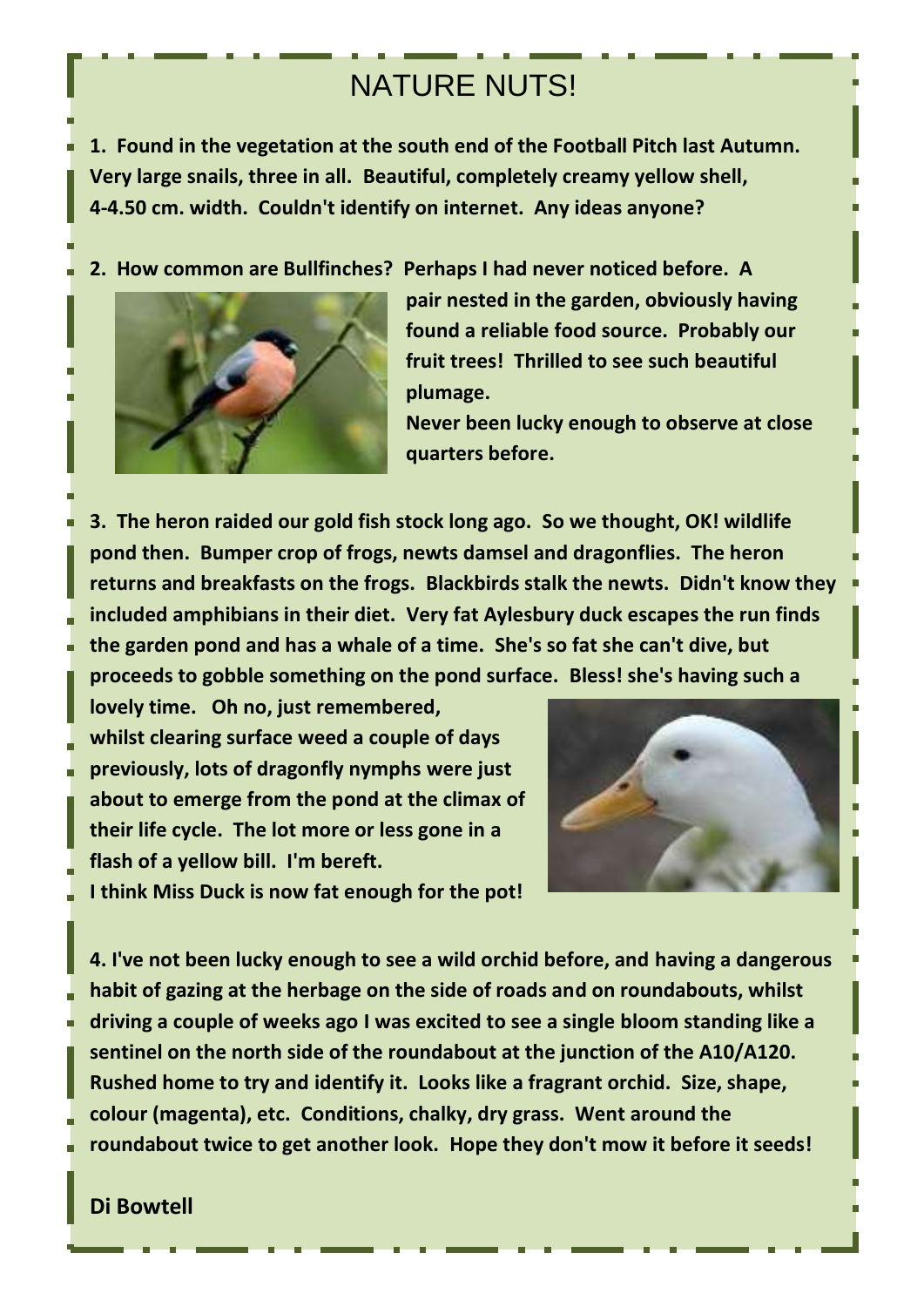# DIARY DATES

### **Village Lottery**

1st Tuesday of every month 8.30 p.m. Sword Inn Hand Ring Liz on 272181 or Jan on 272217 to join.

# **Tea Party at**

### **'Sissons'**

Sunday 21st September 2.00 - 5.00 p.m. Everyone welcome

### **Westmill Village News**

westmillvillagenews@outlook.com The next issue is planned for September deadline for copy August 31st

## **Parish**

**Council**

The next Parish Council meeting will be on September 24th at 7.30pm in the Village Hall.

### **Westmill Art Exhibition**

Saturday, Sunday & **Monday** 23-25th August Open 10-5 each day